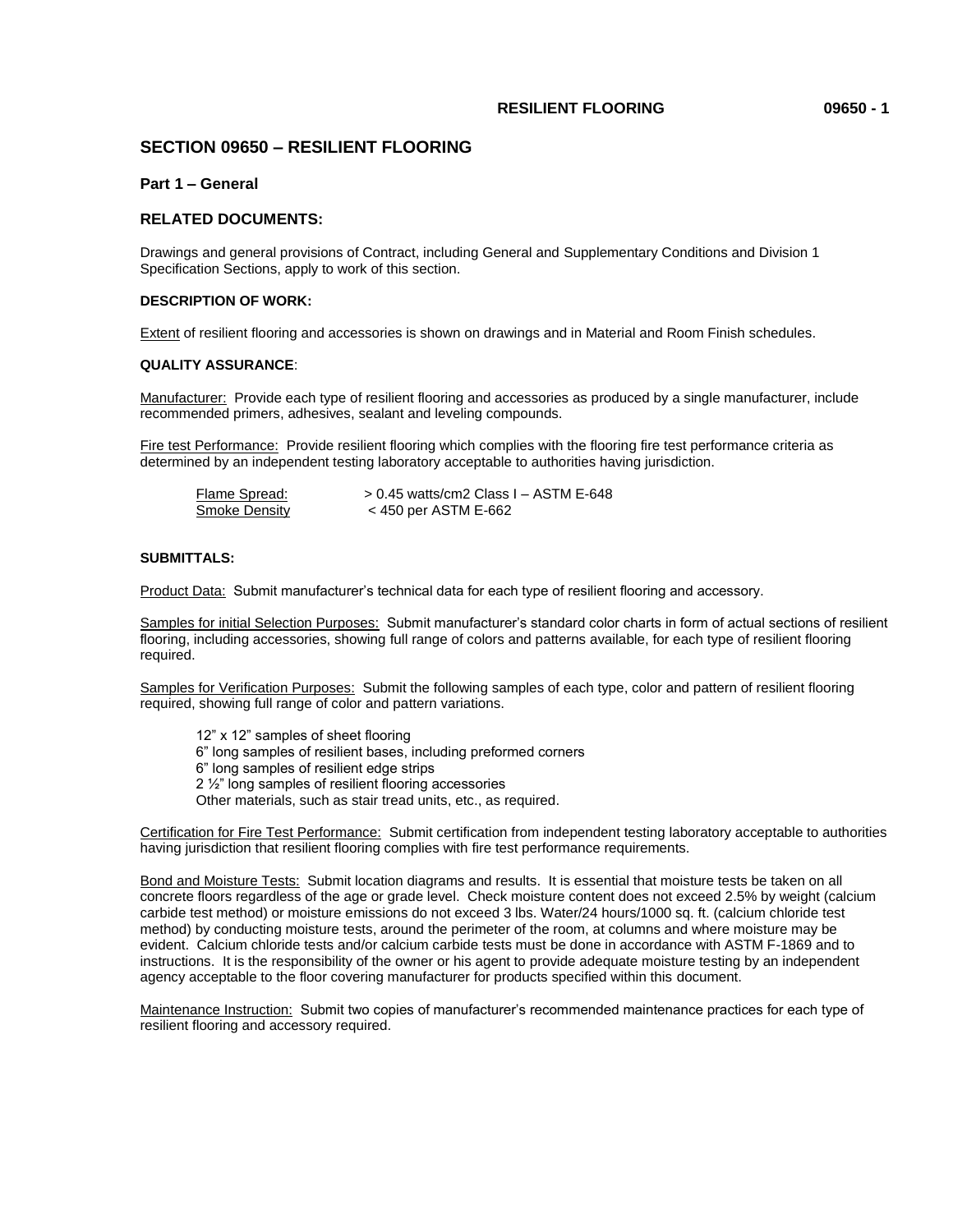## **RESILIENT FLOORING 09650-2**

## **PROJECT CONDITIONS:**

Maintain minimum temperature as instructed by material manufacturers but not less than 65  $\degree$  F (18  $\degree$ C) in spaces to receive resilient flooring for at least 48 hours prior to installation, during installation and for not less than 48 hours after installation. Store resilient flooring materials in spaces where they will be installed for at least 48 hours before beginning installation. Subsequently, maintain minimum temperature of 55 °F (13 °C) in areas where work is completed.

Install resilient flooring and accessories after other finishing operations, Including painting, have been completed. Do not install resilient flooring over concrete slabs until the latter have been cured and are sufficiently dry to achieve bond with adhesive as determined by the resilient flooring manufacturer's recommended bond and moisture test. Do not take tests later than ten days prior to scheduled installation. Notify Architect immediately of unsatisfactory conditions.

#### **PART 2 – PRODUCTS**

#### **MANUFACTURER**:

#### **POLYFLOR LTD.**

(a Halstead Flooring Co.) P.O. Box 3, Radcliffe New Road Whitefield, Manchester, M45 7NR, U.K.

### **DISTRIBUTOR:**

## **GERBERT LTD.**

715 Fountain Avenue, P O Box 4944 Lancaster, PA 17604-4944 Phone 888-359-5466 - 717-299-5035 Fax 717-394-1937 Email: gerbertinfo@gerbertltd.com

Products are available through contract flooring dealers.

## **RESILIENT FLOORING COLORS AND PATTERNS:**

Provide color and patterns as indicated, or if not indicated in Materials Schedule and/or drawings as selected by Architect from manufacturer's standards.

#### **VINYL SHEET SAFETY FLOORING:**

High vinyl content, mono-layered construction and non-directional design.

High vinyl content with backing: Provide nonlayered vinyl sheet with pattern and color extending through its full thickness and complying with the following requirements:

| Standards:              | Comply w/ASTM F 1303, ASTM E648, Class 1 and ASTM E662 Class I/A                                                                                                                                   |
|-------------------------|----------------------------------------------------------------------------------------------------------------------------------------------------------------------------------------------------|
| Static Load Limit:      | ASTM F970 (M), 750 psi                                                                                                                                                                             |
| Thickness:              | .080" (2.0mm) unless otherwise noted                                                                                                                                                               |
| <b>Sheet Dimension:</b> | 6 ft. 6 in x 66 ft nominal (2 M x 20 M)                                                                                                                                                            |
| Welding Thread:         | Vinyl thread or rod as produced by the manufacturer of sheet vinyl flooring and intended for<br>heat sealing of joints. Color to match field of sheet vinyl floor covering unless otherwise noted. |

Slip Measurement: ASTM D2047 > 0.8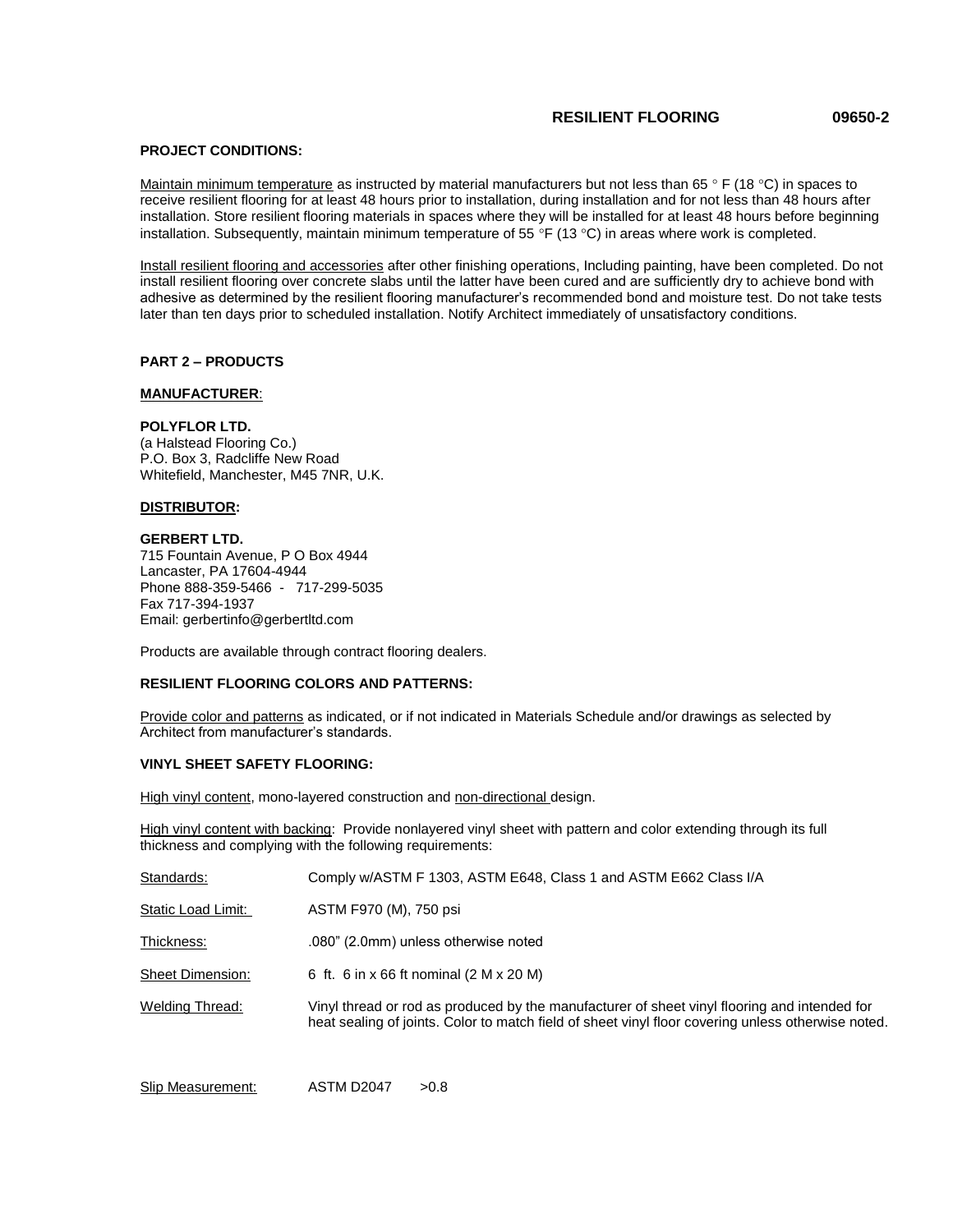**RESILIENT FLOORING 09650 - 3**

#### **Polysafe Astral**

Exclusively contains **Supratec** polymer resin to give significant and sustainable maintenance benefits.

|                             | Performance/General                          | <b>ASTM F1303</b>                                                                                    |
|-----------------------------|----------------------------------------------|------------------------------------------------------------------------------------------------------|
|                             | Flame Spread                                 | ASTM E648 > 0.45 watts/cm <sup>2</sup> Class 1                                                       |
|                             | Smoke Density                                | ASTM $E662 < 450$ pass                                                                               |
|                             | Hygiene                                      | <b>Contains Bacteriostat</b>                                                                         |
|                             | Load                                         | ASTM F970 (M) - 750 PSI                                                                              |
|                             | <b>Abrasion Resistance</b>                   | EN 649: 1996 Group T                                                                                 |
|                             | Slip Measurement                             | ASTM D2047 > 0.8                                                                                     |
|                             | <b>Thickness Offered</b>                     | 2.0mm & 2.5mm (0.080" & 0.10")                                                                       |
| <b>Polysafe Corona</b>      |                                              |                                                                                                      |
|                             |                                              | Exclusively contains Supratec polymer resin to give significant and sustainable maintenance benefits |
|                             | Performance/General                          | <b>ASTM F1303</b>                                                                                    |
|                             | Flame Spread                                 | ASTM E648 > 0.45 watts/cm <sup>2</sup> Class 1                                                       |
|                             | Smoke Density                                | ASTM $E662 < 450$ pass                                                                               |
|                             |                                              | <b>Contains Bacteriostat</b>                                                                         |
|                             | Hygiene<br>Load                              |                                                                                                      |
|                             | <b>Abrasion Resistance</b>                   | ASTM F970 (M) - 750 PSI<br>EN 649: 1996 Group T                                                      |
|                             |                                              |                                                                                                      |
|                             | Slip Measurement<br><b>Thickness Offered</b> | ASTM D2047 > 0.8                                                                                     |
|                             |                                              | $2.0$ mm $(0.080")$                                                                                  |
| <b>Polysafe Standard</b>    |                                              |                                                                                                      |
|                             | Performance/General                          | <b>ASTM F1303</b>                                                                                    |
|                             | Flame Spread                                 | ASTM E648 $>0.45$ watts/cm <sup>2</sup> Class 1                                                      |
|                             | <b>Smoke Density</b>                         | ASTM $E662 < 450$ pass                                                                               |
|                             | Hygiene                                      | <b>Contains Bacteriostat</b>                                                                         |
|                             | Load                                         | ASTM F970 (M) - 750 PSI                                                                              |
|                             | <b>Abrasion Resistance</b>                   | EN 649: 1996 Group T                                                                                 |
|                             | Slip Measurement                             | ASTM D2047 > 0.8                                                                                     |
|                             | <b>Thickness Offered</b>                     | 2.0mm & 2.5mm & 3.5mm (0.080" & 0.10" & 0.138")                                                      |
| <b>Polysafe Vogue Ultra</b> |                                              |                                                                                                      |
|                             | Performance/General                          | <b>ASTM F1303</b>                                                                                    |
|                             | Flame Spread                                 | ASTM E648 > 0.45 watts/cm <sup>2</sup> Class 1                                                       |
|                             | <b>Smoke Density</b>                         | ASTM $E662 < 450$ pass                                                                               |
|                             | Hygiene                                      | <b>Contains Bacteriostat</b>                                                                         |
|                             | Load                                         | ASTM F970 (M) - 750 PSI                                                                              |
|                             | <b>Abrasion Resistance</b>                   | EN 649: 1996 Group T                                                                                 |
|                             | Slip Measurement                             | ASTM D2047 > 0.8                                                                                     |
|                             | <b>Thickness Offered</b>                     | $2.0$ mm & $2.5$ mm (0.080" & 0.10")                                                                 |
| <b>Polysafe Mosaic</b>      |                                              |                                                                                                      |
|                             | Performance/General                          | <b>ASTM F1303</b>                                                                                    |
|                             | Flame Spread                                 | ASTM E648 > 0.45 watts/cm <sup>2</sup> Class 1                                                       |
|                             | Smoke Density                                | ASTM $E662 < 450$ pass                                                                               |
|                             | Hygiene                                      | <b>Contains Bacteriostat</b>                                                                         |
|                             | Load                                         | ASTM F970 (M) - 750 PSI                                                                              |
|                             | <b>Abrasion Resistance</b>                   | EN 649: 1996 Group T                                                                                 |
|                             | Slip Measurement                             | ASTM D2047 > 0.8                                                                                     |
|                             | <b>Thickness Offered</b>                     | $2.0$ mm & $2.5$ mm (0.080" & 0.10")                                                                 |
| <b>Polysafe Ultimate</b>    |                                              |                                                                                                      |
|                             | Performance/General                          | <b>ASTM F1303</b>                                                                                    |
|                             | Flame Spread                                 | ASTM E648 $>0.45$ watts/cm <sup>2</sup> Class 1                                                      |
|                             | Smoke Density                                | ASTM E662 < 450 pass                                                                                 |
|                             | Hygiene                                      | <b>Contains Bacteriostat</b>                                                                         |
|                             | Load                                         | ASTM F970 (M) - 750 PSI                                                                              |
|                             | <b>Abrasion Resistance</b>                   | EN 649: 1996 Group $T - 50,000$ cycles                                                               |
|                             | Slip Measurement                             | ASTM D2047 > 0.8                                                                                     |
|                             | <b>Thickness Offered</b>                     | $2.5$ mm $(0.10)$                                                                                    |
| Polysafe Hydro & Evolve     |                                              |                                                                                                      |
|                             | Performance/General                          | <b>ASTM F1303</b>                                                                                    |
|                             | Flame Spread                                 | ASTM E648 > 0.45 watts/cm <sup>2</sup> Class 1                                                       |
|                             | Smoke Density                                | ASTM E662 < 450 pass                                                                                 |
|                             | Hygiene                                      | <b>Contains Bacteriostat</b>                                                                         |
|                             | Load                                         | ASTM F970 (M) - 750 PSI                                                                              |
|                             | <b>Abrasion Resistance</b>                   | EN 649: 1996 Group T                                                                                 |
|                             | Slip Measurement                             | ASTM D2047 - > 0.8 - For bare feet in showers and pool surrounds                                     |
|                             | <b>Thickness Offered</b>                     | $2.0$ mm $(0.080")$                                                                                  |
|                             |                                              |                                                                                                      |
|                             |                                              |                                                                                                      |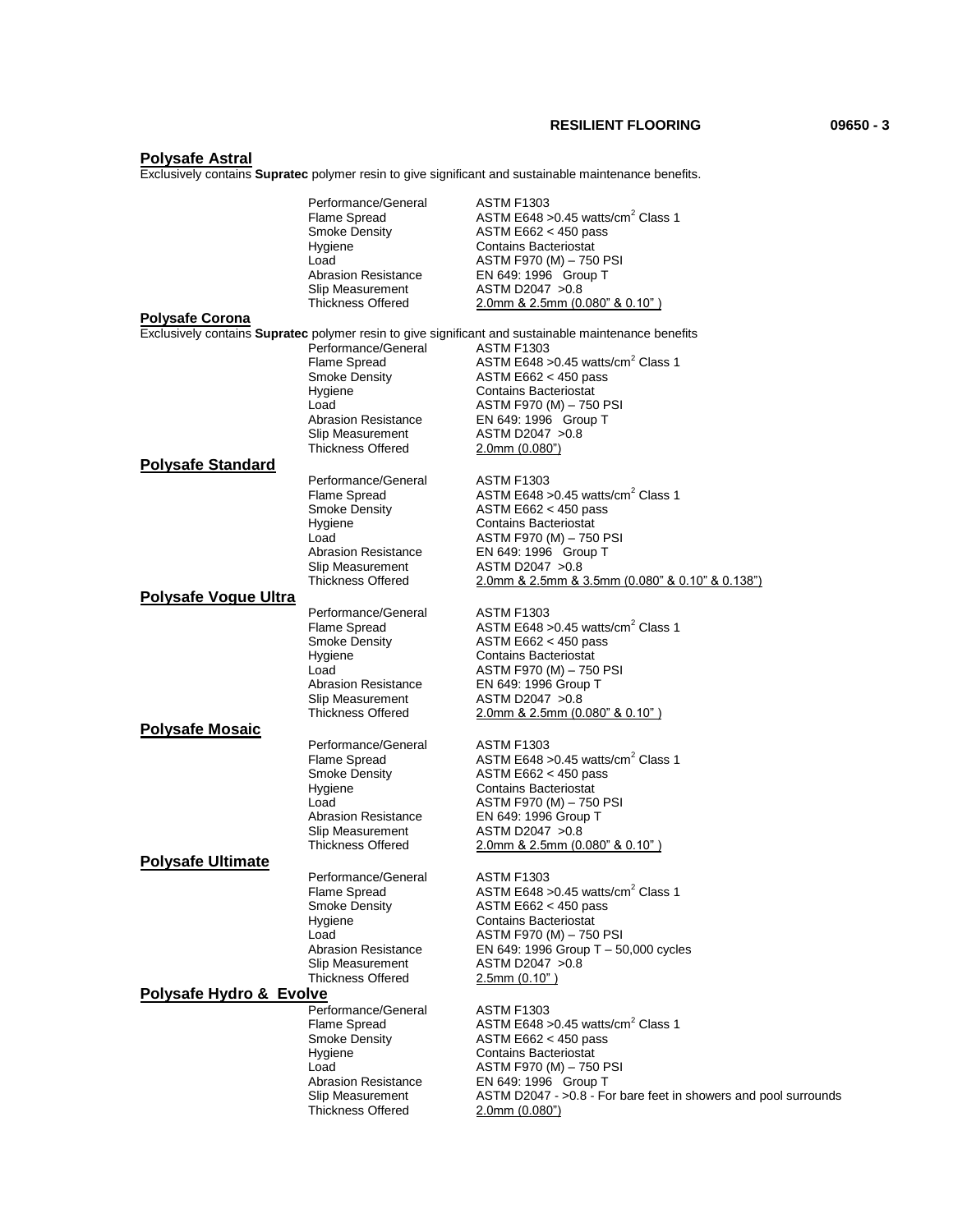| <b>Polysafe Wood FX</b> | Performance/General                            | <b>ASTM F1303</b>                                  |
|-------------------------|------------------------------------------------|----------------------------------------------------|
|                         | Flame Spread                                   | ASTM E648 > 0.45 watts/cm <sup>2</sup> Class 1     |
|                         | Load.                                          | ASTM F970 (m) - 750 PSI                            |
|                         | <b>Abrasion Resistance</b>                     | EN 649: 1996 Group T                               |
|                         | Slip Measurement                               | ASTM D2047 > 0.7                                   |
|                         | Gauge:                                         | $2.0 \text{ mm}$                                   |
|                         | Wear Layer:                                    | .7mm                                               |
|                         | Sheet Size                                     | $2 \times 20$ M (Nominal 6 ft 6 in $\times$ 66 ft) |
|                         | <b>Thickness Offered</b>                       | $2.0$ mm $(0.080")$                                |
| <b>Polysafe Ecomax</b>  |                                                |                                                    |
|                         | Performance/General                            | <b>ASTM F1303</b>                                  |
|                         | Flame Spread                                   | ASTM E648 > 0.45 watts/cm <sup>2</sup> Class 1     |
|                         | <b>Smoke Density</b><br>Load                   | ASTM E662 <                                        |
|                         | <b>Abrasion Resistance</b><br>Slip Measurement | EN 649: 1996 Group T                               |
|                         | <b>Thickness Offered</b>                       | 2.0mm (0.080")                                     |

## **ACCESSORIES:**

Adhesive: Use only manufacturer's approved adhesive. Adhesive are available through dealers or Gerbert Limited. Submit list of manufacturer's approved adhesives to the Architect for approval. **Suggested adhesives for wet areas such as kitchens and showers: 2 part Polyurethane**

## **RESILIENT FLOORING 09650 - 4**

### **PART 3 – EXECUTION**

#### INSPECTION:

Require installer to inspect sub floor surfaces to determine that they are satisfactory. A satisfactory subfloor surface is defined as one that is smooth and free from cracks, holes, ridges, or coatings preventing adhesive bond and other defects impairing performance or appearance.

Concrete subfloors: Verify that concrete slabs comply with ASTM F710 and the following:

Slab substrates are dry and free of curing compounds, sealers, hardeners and other materials that may interfere with adhesive bond. Determine adhesion and dryness characteristics by performing bond and moisture tests recommended by flooring manufacturer.

#### **Do not allow resilient flooring work to proceed until subfloor surfaces are satisfactory.**

#### **PREPARATION:**

Prepare sub-floor surface as follows:

Inspection of existing sub-floor: A solid, dry, clean, sub floor is required for the installation of all Polyflor materials.

Use cementitious leveling and patching compounds as recommended by resilient flooring manufacturer for filling small cracks, holes and depressions and leveling subfloors. This contractor shall be responsible for leveling new or existing floors whose surface varies up to 5/16" in 10 ft. in accordance with ASTM F-710. Notify Owner, Architect and General Contractor in writing where substrate varies more than above before proceeding with the work. **Gypsum based leveling compounds will not be accepted.**

Use cementitious leveling and patching compounds as recommended by resilient flooring manufacturer for filling small cracks, holes and depression in subfloors.

Remove coatings from subfloor surfaces that would prevent adhesive bond, including curing compounds incompatible with resilient flooring adhesives, paints, oils, waxes and sealers.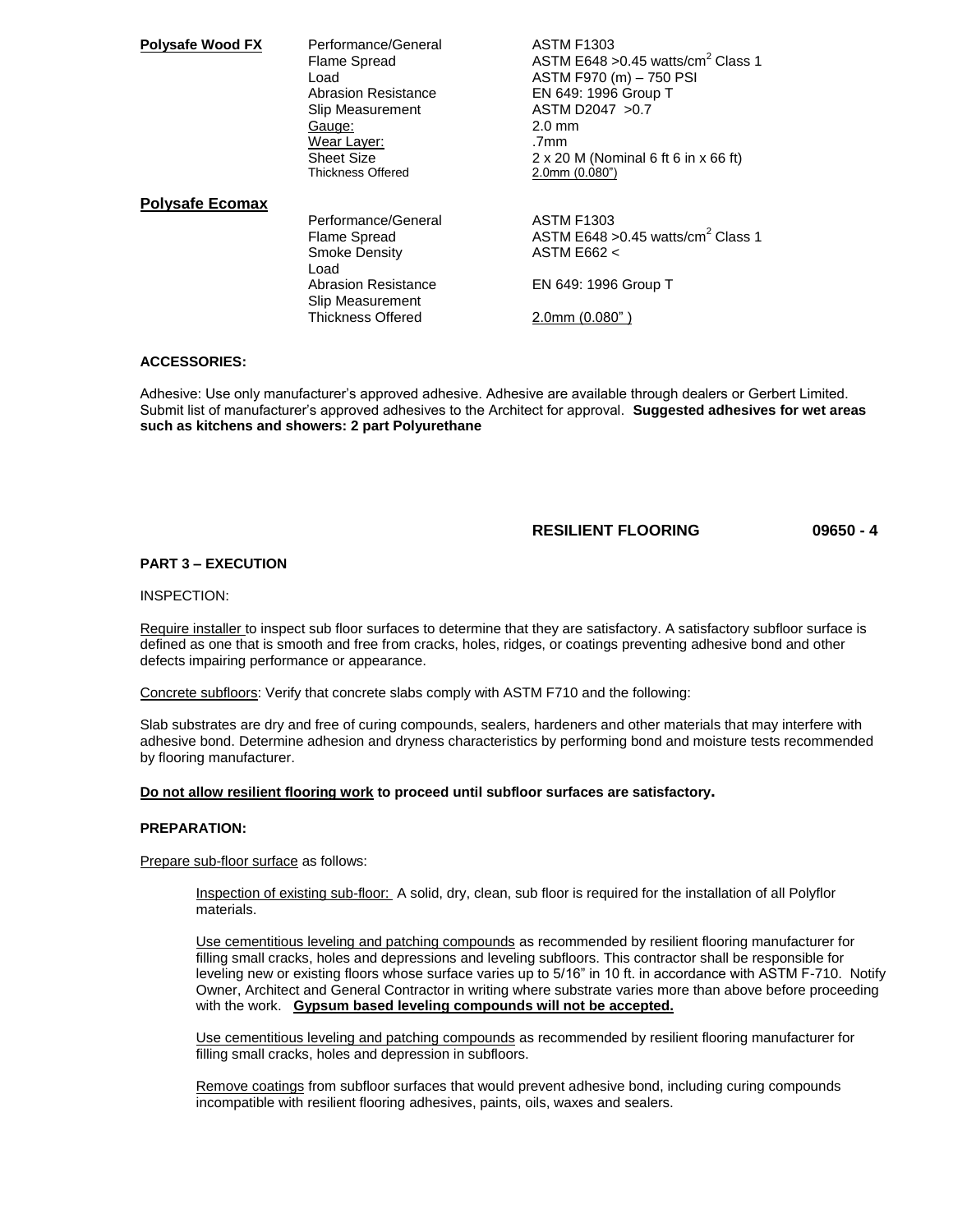Broom clean or vacuum surfaces to be covered, and inspect subfloor.

## **INSTALLATION:**

#### **INSTALLATION, GENERAL:**

Installer verification:

All Polyflor materials must be installed by a professional flooring mechanic, preferably one who has attended an installation clinic or a Master Mechanic Training Seminar.

#### Field verification:

Field verify, prior to installation, exact layout dimensions of all seams, floor patterns, grain directions and insets with Architect. Start of work without Architect approval of field verification is not permitted and unauthorized installations shall be replaced at Contractors expense.

Existing Quarry Tiles: Inspect existing quarry/ceramic tiles for soundness and replace or fill any loose or defective tiles that have lost bond. Thoroughly degrease quarry/ceramic tiles, rinse and allow them to dry. Prime quarry tile surface as recommended by the underlayment manufacturer. Apply underlayment following manufacturer's recommended application methods. Trowel and float to leave a smooth, flat, hard surface. Protect from traffic.

## **RESILIENT FLOORING 09650 – 5**

Existing Vinyl tiles and black adhesive residue: Remove existing vinyl tiles and black adhesive residue. Seal remaining adhesive using a cementitious underlayment following manufacturer's written instructions.

Wooden sub-floor: Ensure wooden sub-floor is ventilated and required damp proofing is in place. Fix and replace loose boards.

Where moveable partitions are shown, install resilient flooring before partitions are erected, unless partitions are required to be coved.

Install flooring using method indicated in strict compliance with manufacturer's printed instructions. Extend flooring into toe spaces, door reveals and into closets and similar openings.

Scribe, cut and fit resilient flooring to permanent fixtures built in furniture and cabinets, pipes, outlets and permanent columns, walls and partitions.

Maintain reference markers, holes or openings that are in place or plainly marked for future cutting by repeating on finish flooring as marked on subfloor. Use chalk or other non-permanent marking device.

Install flooring on covers for telephone and electrical ducts, and other such items as occur within finished floor areas. Maintain overall continuity of color and pattern with pieces of flooring installed on these covers. Tightly cement edges to perimeter of floor around covers and to covers.

Tightly adhere flooring to subbase without open cracks, voids, raising and puckering at joints, telegraphing of adhesive spreader marks or other surface imperfections. Hand roll flooring at perimeter of each covered area to assure adhesion.

## **INSTALLATION OF SHEET FLOORING:**

Terminate flooring at centerline of door openings where adjacent floor finish is dissimilar.

Install edge strips at unprotected or exposed edges where flooring terminates

Scribe flooring to walls, columns, cabinets, floor outlets and other apparatus to produce tight joints.

Install flooring under movable partitions under open cabinets without interrupting tile/sheet pattern.

Roll flooring using a 100 Lb. roller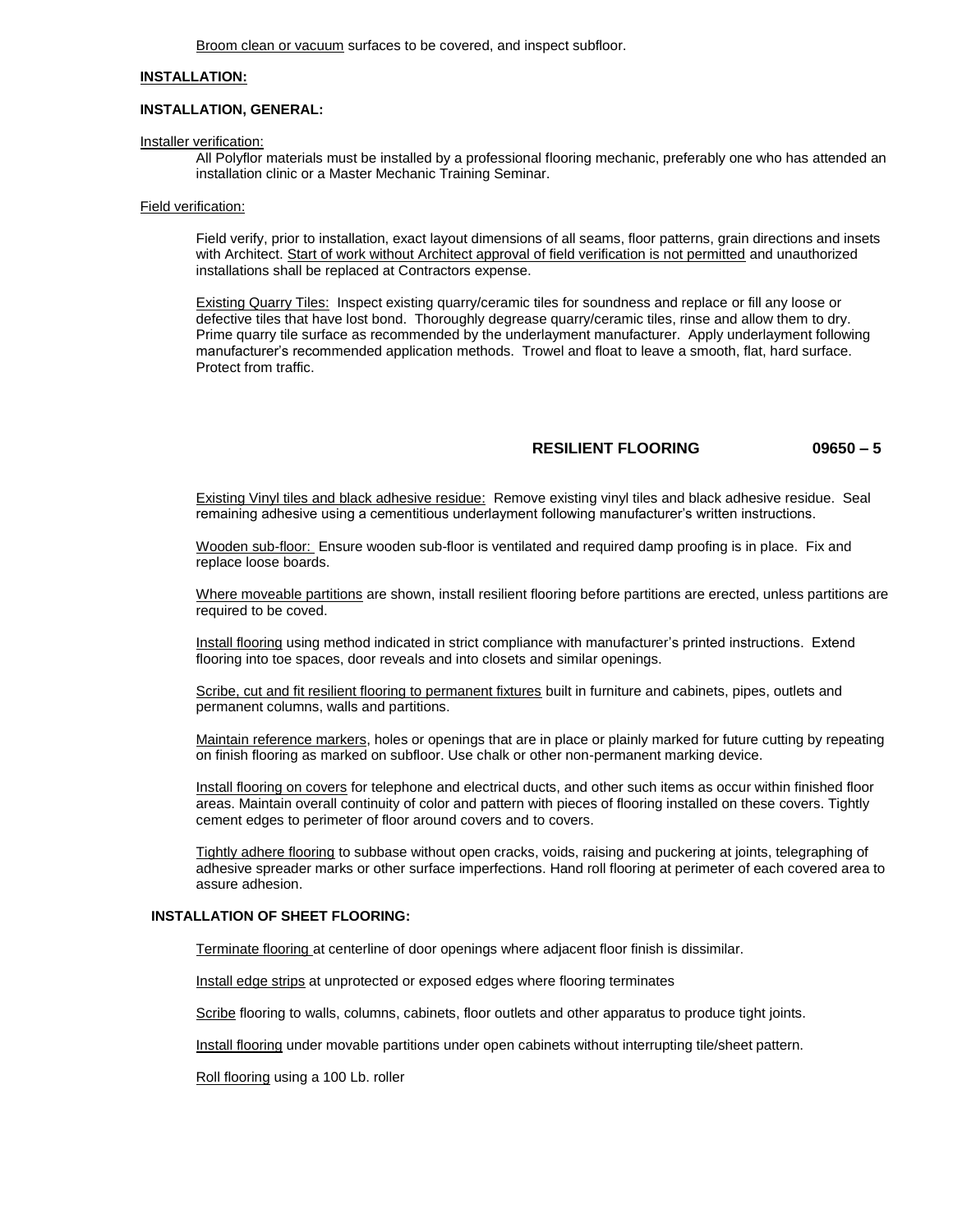Lay sheet flooring to provide as few seams as possible with economical use of materials. Match edges for color shading and pattern at seams in compliance with manufacturer's recommendations.

Adhere sheet flooring to substrates using method approved by flooring manufacturer for type sheet flooring and substrate condition indicated.

Use conventional full spread adhesive method unless otherwise indicated.

Prepare seams in slip resistant vinyl sheet flooring with installer's special routing tool and blades manufactured specially for slip resistant materials; heat weld with vinyl thread in accordance with manufacturer's instructions.

Provide integral flash cove base where shown on Room Finish Schedule or drawings, including cove support strip and vinyl top edge strip; construction coved base in accordance with manufacturer's instructions.

On masonry surfaces or other similar irregular vertical substrates, fill voids between top edge strip cove cap and vertical surface with manufacturer's recommended adhesive filler material.

On all floor penetrations, cutouts and edge conditions, such as door frames, fill voids between sheet flooring and other surfaces with urethane sealant recommended by sheet flooring manufacturer.

Transition section at paving junction: Visedge VR by Howie Green is designed to securely anchor the perimeter of vinyl sheet flooring to prevent the ingress of water at the interface with the screed and to protect the ceramic floor edge profile.

## **RESILIENT FLOORING 09650 - 6**

Stainless Steel Drain Bars and Square and rectangle Drains and Floor Sinks: At all existing square or rectangle drains and floor sinks, install stainless steel strips with a 45 degree angled cut on each side, mechanically fastened with stainless steel screws and plastic anchors.

Stainless Steel Drain Rings: At all existing round drains, install stainless steel drain rings of type as recommended by the manufacturer of the flooring, drilled and screwed over circular cut edge of flooring, with inside diameter that will allow clean-out plate to be removed after installation. Install by drilling into substrate to accommodate lead or plastic anchors. Fasten tight with beveled head stainless steel screws.

Stainless Steel Transition Strips: At all door transitions, at raw edges of material, at edge transition to a dissimilar material, etc., stainless steel strips must be specified. At no time there should be raw edges on any resilient flooring, as this may cause water to seep under the flooring, emulsify the adhesive and separate the flooring from the sub floor.

#### *Failure to install and maintain Polyflor products in accordance with recommended procedures can affect the performance of the products. Information and installation booklets are available from your Distributor.*

## **INSTALLATION OF ACCESSORIES:**

Apply wall base to walls, columns, pilasters, casework and other permanent fixtures in rooms or areas where base is required. Install base in lengths as long as practicable, with preformed corner units. Tightly bond base to substrate throughout length of each piece, with continuous contact at horizontal and vertical surfaces.

On masonry surfaces, or other similar irregular substrates, fill voids along top edge of resilient wall base with manufacturer's recommended adhesive filler material.

Place resilient edge strips tightly butted to flooring and secure with adhesive. Install edging strips at edges of flooring which would otherwise be exposed.

Stainless Steel Accessories: Place s/s clamping ring around the drain on top of the resilient flooring, marking location of holes to be drilled, using the appropriate type and size drill bit according to the sub-floor, drill holes approximately 2-3"" deep. Insert the plastic anchor into the substructure. Place a bead of polyurethane caulking compound or polyurethane adhesive underneath all stainless steel metal rings or bars prior to screwing down over the resilient flooring. Screw down the stainless steel ring or bar with the 2" 2/3 screw provided for this use.

## **CLEANING AND PROTECTION:**